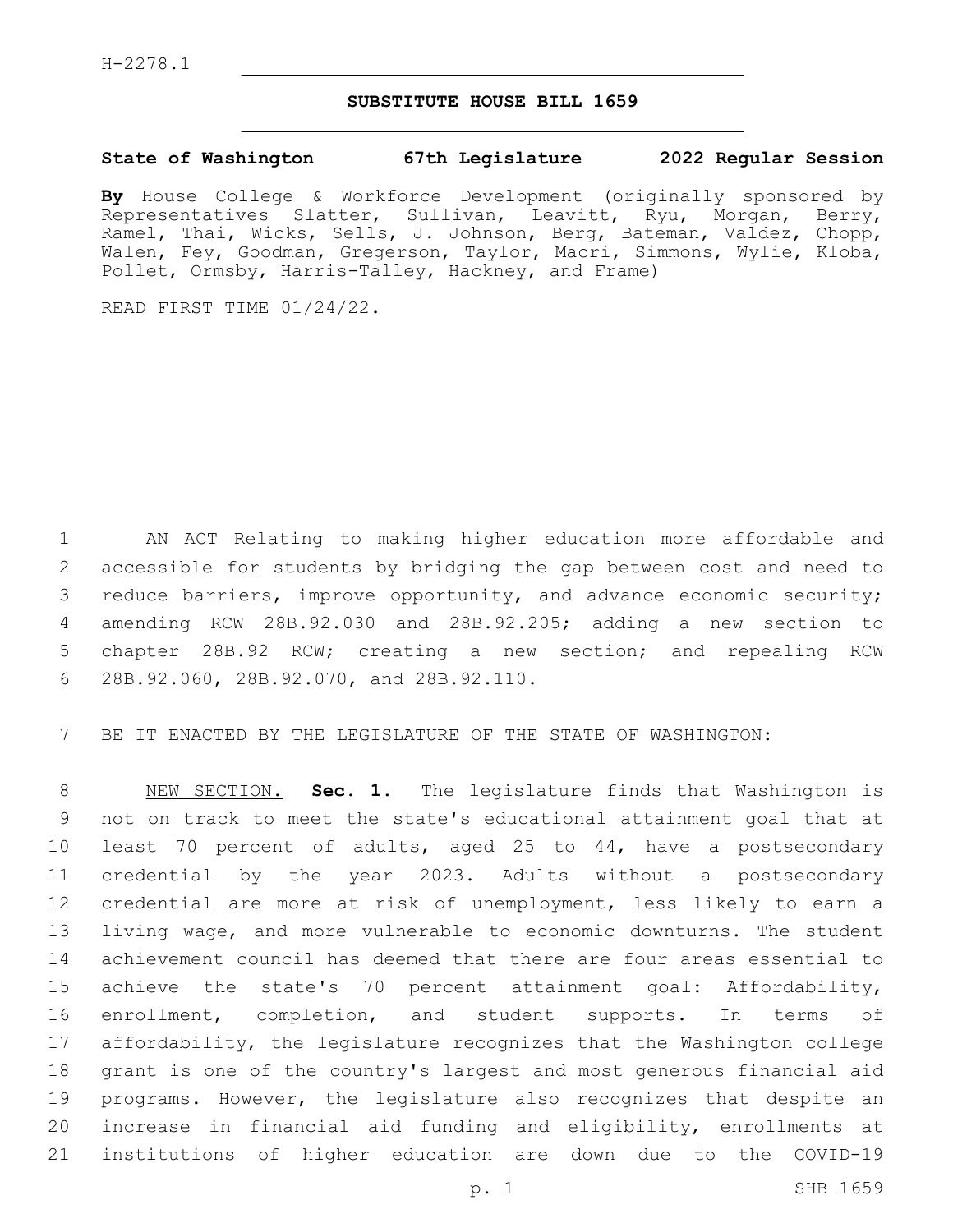pandemic. Many prospective students have made the decision to delay pursuing higher education for a myriad of reasons. However, fewer enrollments mean fewer graduates going on to work in high paying jobs, which could have a significant impact on the state's workforce 5 and economy in the future.

 The legislature intends to continue to work towards making higher education more affordable and accessible for the state's population by expanding the Washington college grant program. In addition, the legislature intends to provide additional support beyond tuition and fees with the recognition that many students struggle to pay for books, supplies, room and board, transportation, child care, and more while pursuing their education. Grants beyond tuition and fees can help bridge the gap for students who are struggling to pay for the entire cost of attendance at an institution of higher education, and are often the difference between a student staying enrolled and 16 completing his or her education and dropping out. Therefore, the legislature intends to bridge the gap and support students by making postsecondary education more affordable, encouraging more enrollments, and helping students complete their credentials so 20 tomorrow's workforce and economy are stronger.

 **Sec. 2.** RCW 28B.92.030 and 2019 c 406 s 21 are each amended to 22 read as follows:

23 As used in this chapter:

 (1) "Bridge grant" means an annual stipend provided in addition to the Washington college grant to provide supplementary financial support to low-income students to cover higher education expenses 27 beyond tuition and fees, such as books, lab fees, supplies, technology, transportation, housing, and child care.

29 (2) "Council" means the student achievement council.

30  $((+2+))$   $(3)$  "Financial aid" means either loans, grants, or both, to students who demonstrate financial need enrolled or accepted for enrollment as a student at institutions of higher education.

33  $((+3+))$   $(4)$  "Financial need" means a demonstrated financial inability to bear the total cost of education as directed in rule by 35 the office.

 (((4))) (5) "Gift aid" means financial aid received, such as grants, scholarships, or worker retraining assistance that provides funds for educational purposes with no obligation of repayment. "Gift aid" does not include student loans, work-study programs, the basic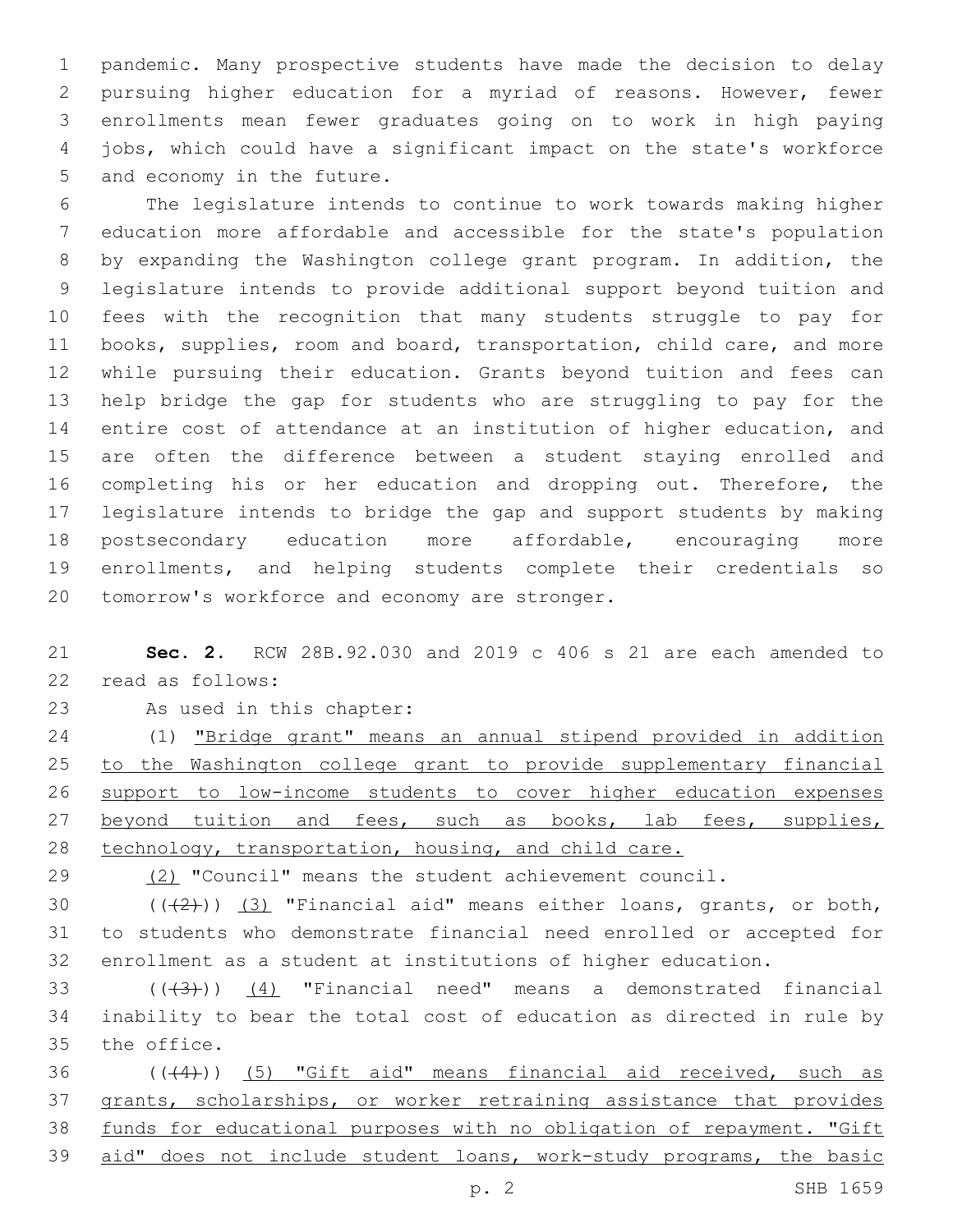1 food employment and training program administered by the department 2 of social and health services, or other employment assistance 3 programs that provide job readiness opportunities and support beyond 4 the costs of tuition, books, and fees.

5 (6) "Institution" or "institutions of higher education" means:

6 (a) Any public university, college, community college, or 7 technical college operated by the state of Washington or any 8 political subdivision thereof;  $((\theta \cdot \hat{r}))$ 

 (b) Any other university, college, school, or institute in the state of Washington offering instruction beyond the high school level that is a member institution of an accrediting association recognized by rule of the council for the purposes of this section and that agrees to and complies with program rules adopted pursuant to RCW 28B.92.150. However, any institution, branch, extension or facility operating within the state of Washington that is affiliated with an 16 institution operating in another state must be:

17 (i) A separately accredited member institution of any such 18 accrediting association;

19 (ii) A branch of a member institution of an accrediting 20 association recognized by rule of the council for purposes of this 21 section, that is eligible for federal student financial aid 22 assistance and has operated as a nonprofit college or university 23 delivering on-site classroom instruction for a minimum of ((twenty)) 24 20 consecutive years within the state of Washington, and has an 25 annual enrollment of at least ((seven hundred)) 700 full-time 26 equivalent students; or

27 (iii) A nonprofit institution recognized by the state of 28 Washington as provided in RCW 28B.77.240; or

29 (( $(iiv)$ ) (c) An approved apprenticeship program under chapter 49.04 RCW.30

31  $((+5+))$   $(7)$  "Maximum Washington college grant":

32 (a) For students attending two or four-year institutions of 33 higher education as defined in RCW 28B.10.016, is tuition and 34 estimated fees for  $((fifteen))$  15 quarter credit hours or the 35 equivalent, as determined by the office, including operating fees, 36 building fees, and services and activities fees.

37 (b) For students attending private four-year not-for-profit 38 institutions of higher education in Washington, in the 2019-20 39 academic year, is ((nine thousand seven hundred thirty-nine dollars))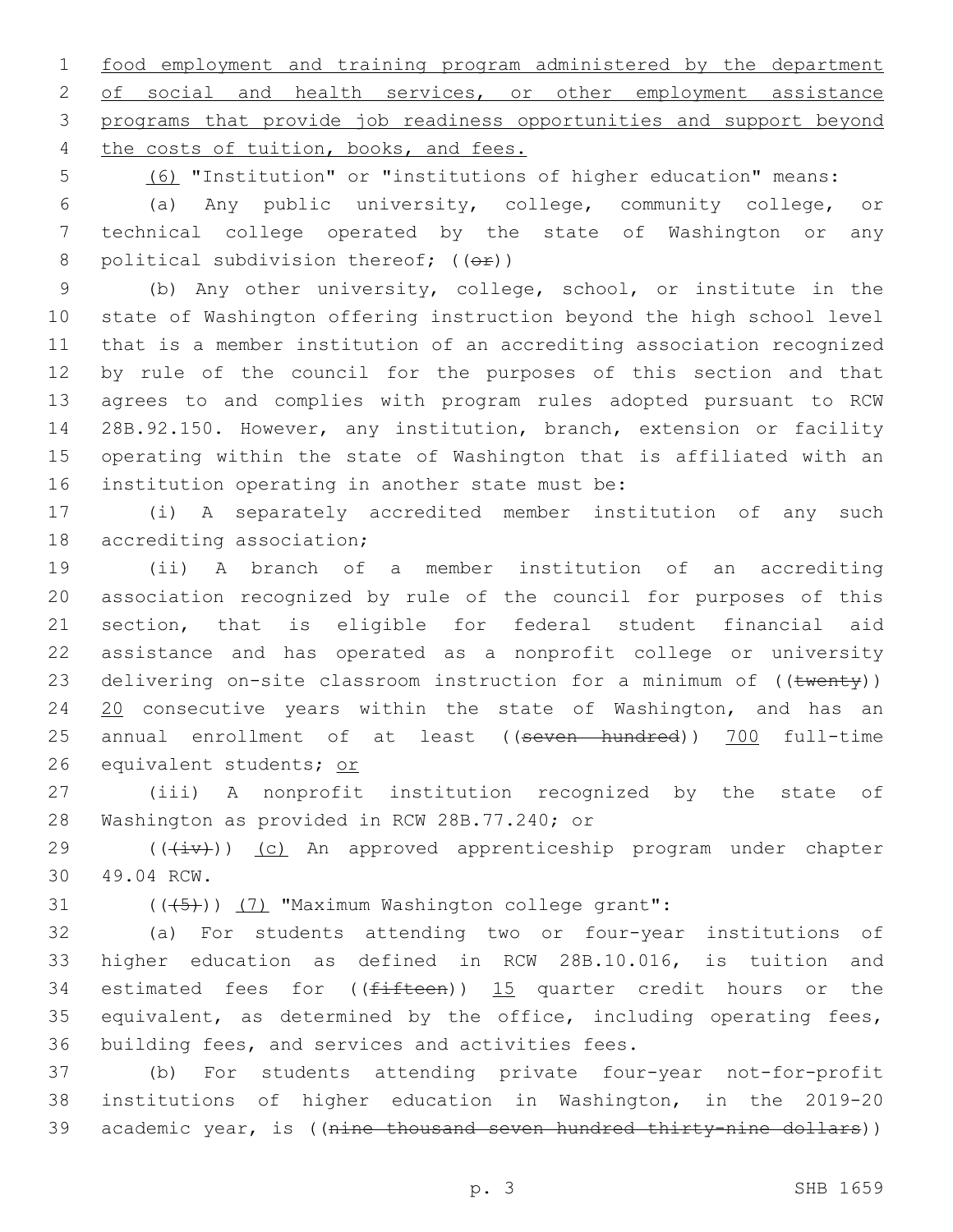1 \$9,739 and may increase each year afterwards by no more than the 2 tuition growth factor.

3 (c) For students attending two-year private not-for-profit 4 institutions of higher education in Washington, in the 2019-20 5 academic year, is ((three thousand six hundred ninety-four dollars)) 6 \$3,694 and may increase each year afterwards by no more than the 7 tuition growth factor.

8 (d) For students attending four-year private for-profit 9 institutions of higher education in Washington, in the 2019-20 10 academic year, is ((eight thousand five hundred seventeen dollars)) 11 \$8,517 and may increase each year afterwards by no more than the 12 tuition growth factor.

13 (e) For students attending two-year private for-profit 14 institutions of higher education in Washington, in the 2019-20 15 academic year, is ((two thousand eight hundred twenty-three dollars)) 16 \$2,823 and may increase each year afterwards by no more than the 17 tuition growth factor.

18 (f) For students attending Western Governors University-19 Washington, as established in RCW 28B.77.240, in the 2019-20 academic 20 year, is (( $f$ ive thousand six hundred nineteen dollars))  $$5,619$  and 21 may increase each year afterwards by no more than the tuition growth 22 factor.

23 (g) For students attending approved apprenticeship programs, is 24 tuition and fees, as determined by the office, in addition to 25 required program supplies and equipment.

26  $((+6+))$   $(8)$  "Office" means the office of student financial 27 assistance.

 $((+7+))$   $(9)$  "Tuition growth factor" means an increase of no more than the average annual percentage growth rate of the median hourly 30 wage for Washington for the previous (( $f$ ourteen))  $14$  years as the wage is determined by the federal bureau of labor statistics.

32 NEW SECTION. **Sec. 3.** A new section is added to chapter 28B.92 33 RCW to read as follows:

 (1) As part of the Washington college grant program, all Washington college grant recipients who qualify for the maximum Washington college grant are entitled to also receive an annual 37 bridge grant.

38 (2) The office shall award bridge grants to eligible students 39 beginning with the 2022-23 academic year.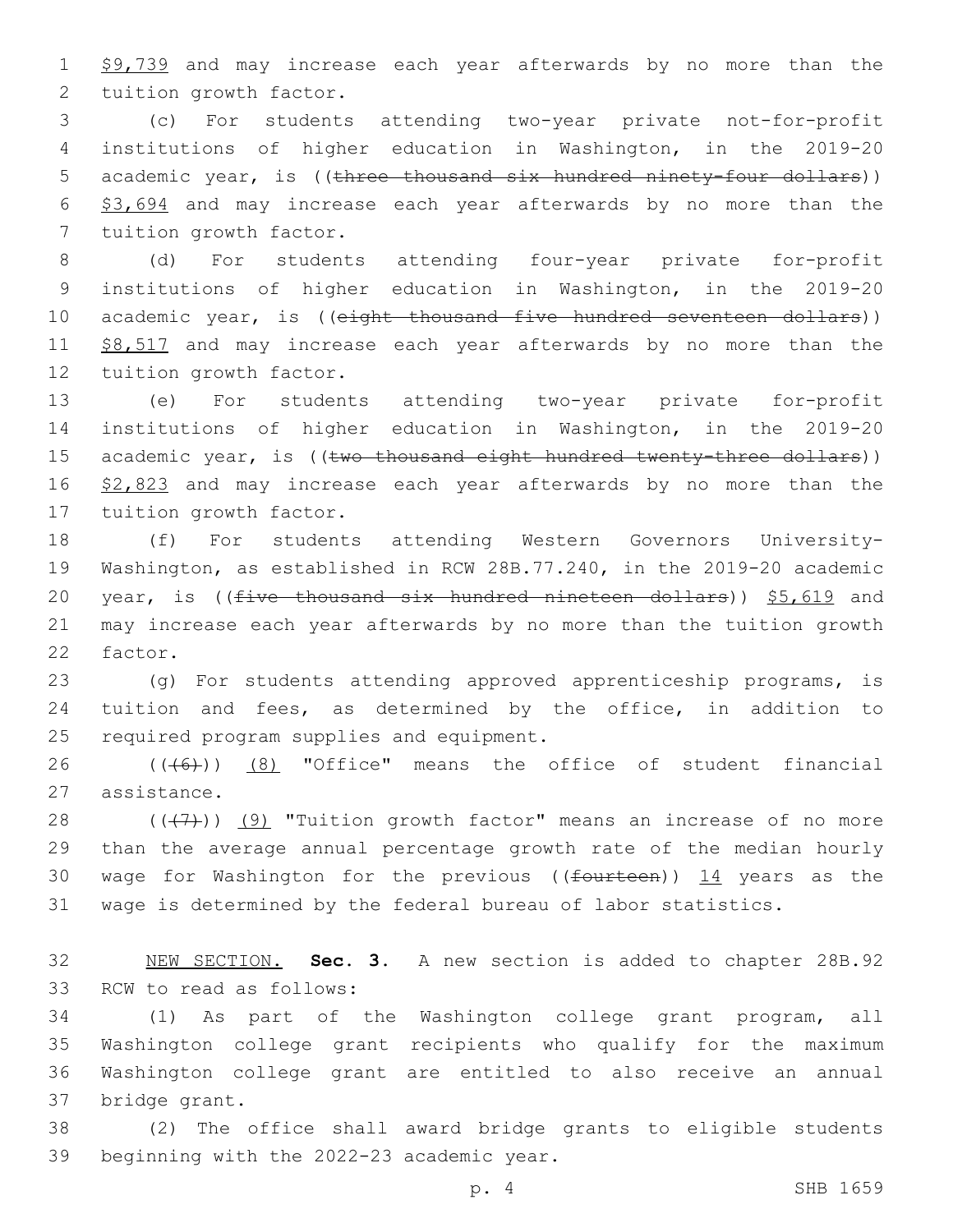(a) For Washington college grant recipients who receive a maximum award, but who are not recipients of the college bound scholarship program under chapter 28B.118 RCW, the annual maximum value of a 4 bridge grant award shall be \$1,000.

 (b) For Washington college grant recipients who receive a maximum award, but who are also recipients of the college bound scholarship program under chapter 28B.118 RCW, the annual maximum value of a 8 bridge grant award shall be \$500.

9 (3) To receive the full bridge grant for which the student 10 qualifies, the student needs to be enrolled in an institution of 11 higher education on at least a half-time basis.

12 (4) The bridge grant shall be applied to a student's financial 13 aid package after all other gift aid has been awarded to the student.

14 **Sec. 4.** RCW 28B.92.205 and 2019 c 406 s 20 are each amended to 15 read as follows:

16 In addition to other eligibility requirements outlined in this 17 chapter, students who demonstrate financial need are eligible to 18 receive the Washington college grant. Financial need is as follows:

19 (1) ((Until academic year 2020-21, students with family incomes 20 between zero and fifty percent of the state median family income, 21 adjusted for family size, shall receive the maximum Washington 22 college grant as defined in RCW 28B.92.030. Grants for students with 23 incomes between fifty-one and seventy percent of the state median 24 family income, adjusted for family size, shall be prorated at the 25 following percentages of the maximum Washington college grant amount:

26 (a) Seventy percent for students with family incomes between 27 fifty-one and fifty-five percent of the state median family income;

28 (b) Sixty-five percent for students with family incomes between 29 fifty-six and sixty percent of the state median family income;

30 (c) Sixty percent for students with family incomes between sixty-31 one and sixty-five percent of the state median family income; and

32 (d) Fifty percent for students with family incomes between sixty-33 six and seventy percent of the state median family income.

 $(2)$ )) Beginning with academic year  $((2020-21))$  2022-23, students 35 with family incomes between zero and ((fifty-five)) 70 percent of the state median family income, adjusted for family size, shall receive the maximum Washington college grant as defined in RCW 28B.92.030. 38 Grants for students with incomes between ( $(f$ ifty-six)) 71 and ((one hundred)) 100 percent of the state median family income, adjusted for

p. 5 SHB 1659